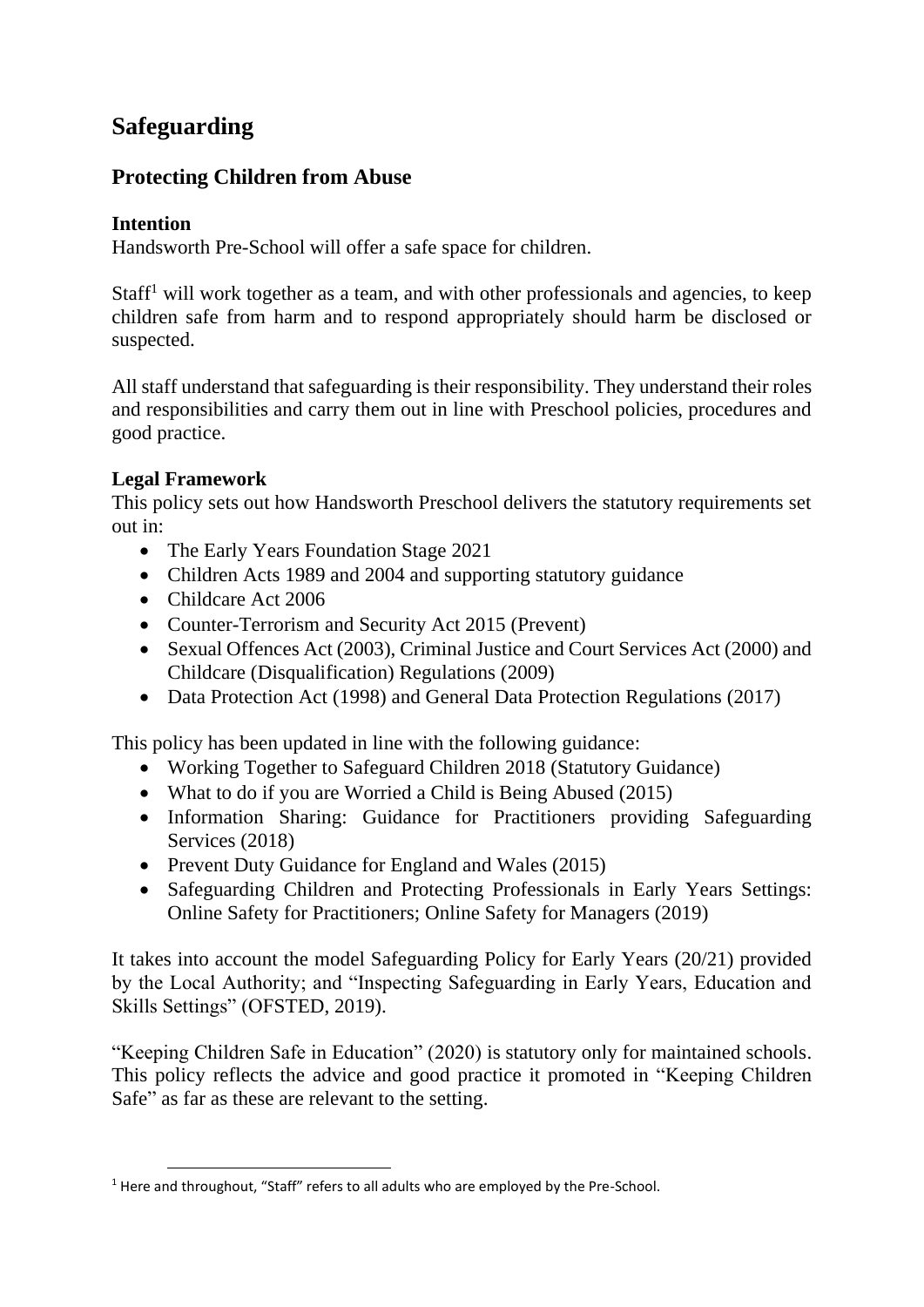# **Scope**

This policy sets out how the Preschool fulfils the legal requirements and reflects good safeguarding practice. It sets out the information staff, trustees, volunteers or students need to know about:

- Types of abuse and children who may be at particular risk of harm;
- Actions to protect children from abuse at Preschool;
- The procedures for managing disclosures of abuse;
- The procedures for managing allegations against adults in the setting; and
- The management of safeguarding at Preschool, including staff and staff recruitment

Keeping children safe and ensuring they thrive underpins all activities at Handsworth Preschool. This policy cannot be taken in isolation from almost all of the other policies and procedures Preschool has in place. Cross references are made in the text as appropriate.

# **Implementation: Roles and Responsibilities**

All staff are responsible for protecting children from abuse and harm, and for responding appropriately to concerns or disclosures.

Some staff/trustees have specific additional roles:

# **The Chair of the Committee**

The Chair of the Parent Committee is nominated to lead on safeguarding issues. She/he will ensure that the Preschool:

- has a safeguarding policy and procedures in place, and the policy is made available to parents on request.
- operates safer recruitment procedures and that all appropriate checks are carried out on staff and volunteers who work with children.
- follows the published local procedures for dealing with allegations of abuse against staff and volunteers.
- identifies a Designated as Safeguarding Lead and a Deputy. Either one or both Safeguarding Leads must be in the setting when it is open.

The Chair will liaise with the Local Authority and/or partner agencies should allegations or abuse be made against the Pre-school Leader.

# **The Pre-School Leader**

Will ensure that*:*

- The policies and procedures are fully implemented, and followed by all staff;
- Sufficient resources and time are allocated to the DSL and Deputy to carry out their roles effectively.
- All staff and volunteers feel able to raise concerns about poor or unsafe practice in regard to children, and such concerns are addressed sensitively and effectively in a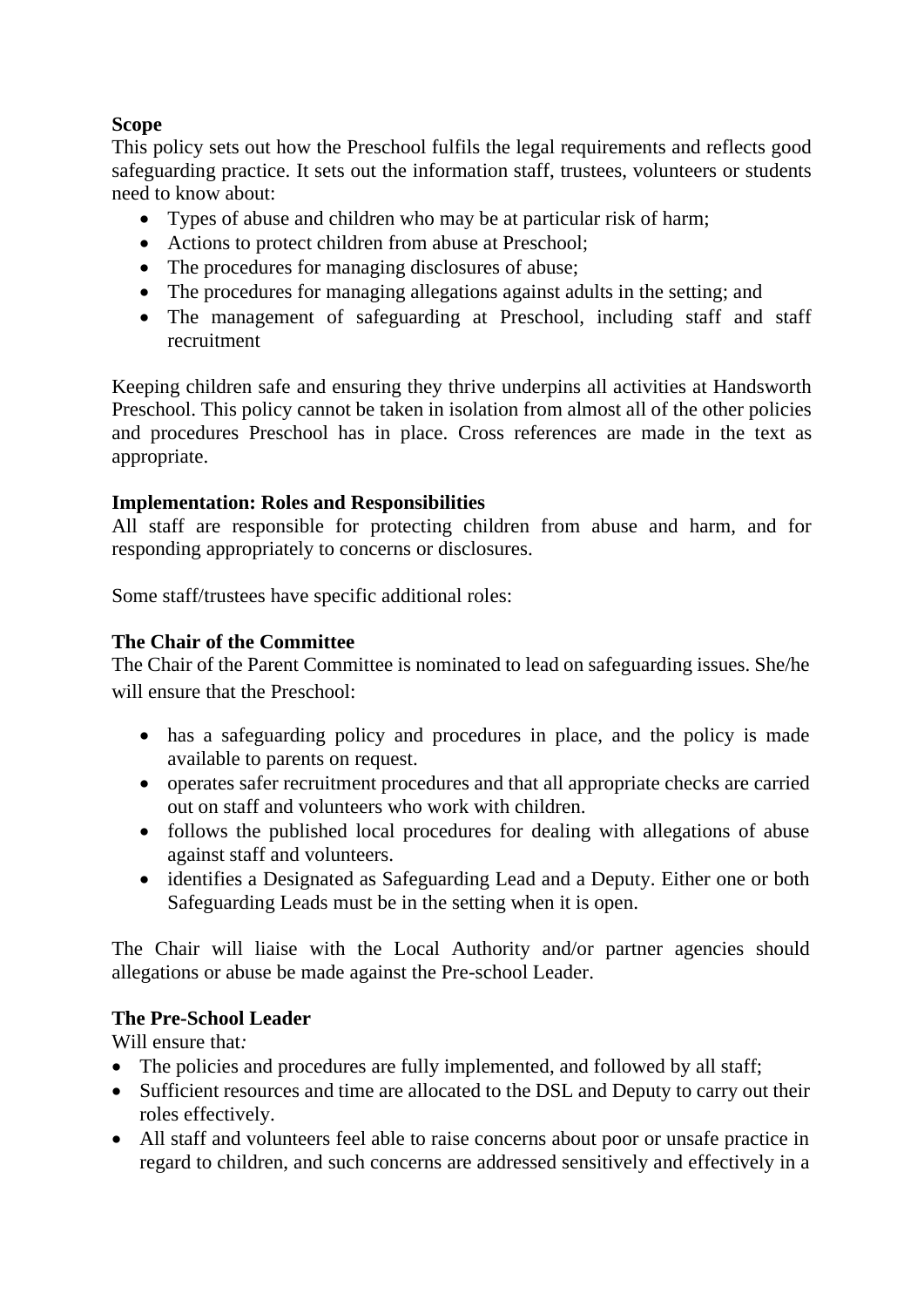timely manner. Our Whistle Blowing Policy supports this action and gives more detail.

- All children are provided with opportunities throughout the curriculum to learn about keeping themselves safe; and to build their self-confidence; self-esteem and resilience.
- Procedures for managing allegations against staff are known to staff:
- The procedure for managing allegations and disclosures is operated effectively and relevant concerns are referred to the Local Authority Designated Officer (LADO) and MASH.
- Anyone who has harmed or may pose a risk to a child is referred to the DBS;

# **The Designated Safeguarding Lead (DSL)**

Will:

- Refer cases of suspected abuse or allegations to children's social care and maintain a record of all referrals;
- Act as a source of support, advice and expertise within the Pre-school;
- Liaise with the chairperson to inform her of any issues and on-going investigations.
- Recognise how to identify signs of abuse and know when it is appropriate to make a referral;
- Have knowledge of the local authority policies and procedures, including Early Help, MASH, the local LADO role, the conduct of child protection case conferences and be able to attend and contribute to these;
- Ensure that all staff have access to and understand our setting's child protection policy;
- Ensure that all staff have necessary training in safeguarding and child protection;
- Keep detailed, accurate and secure written records through the Safeguarding Concern File;
- Obtain access to resources and attend any relevant or refresher training courses;
- Ensure the safeguarding policy is updated and reviewed annually and work with the committee and parents/carers so that they know about the safeguarding policy.
- Copy relevant documents to a child's new setting or school when they leave us. This includes informing receiving schools about any concerns that were lodged prior to referrals being made or where actions were closed;
- Inform a child's social worker when they leave Pre-school.
- Inform OFSTED that allegations or disclosures of harm have been made. OFSTED must be informed as soon as reasonably practical but no later than 14 days of the allegations being made.

The **Deputy DSL** will support the DSL in their role and/or undertake the DSL's role in his/her absences.

The Local Authority's **Multi-Agency Safeguarding Hub (MASH)** provides advice and support. The MASH team are the first port of call for advice when we are concerned a child may be at risk of harm. The Preschool will follow the advice and guidance given by the MASH team.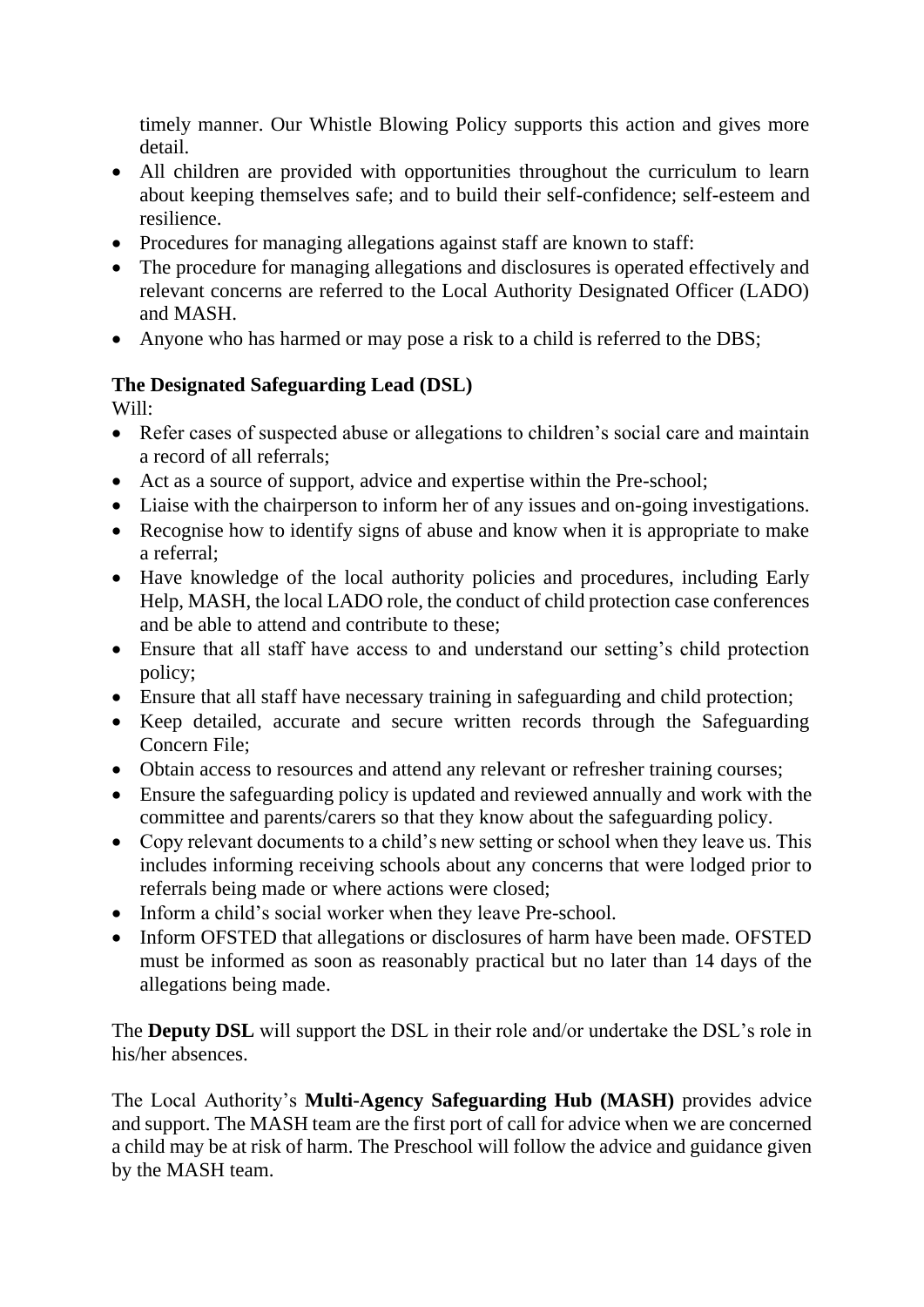| <b>Designated</b><br><b>Safeguarding</b><br>$\mid$ (DSL) | <b>Deputy</b><br><b>Lead   Safeguarding Lead</b> | <b>Designated</b>   Nominated<br><b>Safeguarding</b><br>Committee member |
|----------------------------------------------------------|--------------------------------------------------|--------------------------------------------------------------------------|
| Louise Paul                                              | Janet Cushing                                    | <b>Jonny Cooper</b>                                                      |

# **Types of Abuse, Harm and Neglect and Children who May be at Particular Risk of Harm**

| <b>Type of Abuse</b>                                                                                                                                                                                                                                                                                                                                                                                                                                                                                                                                                                                                                                                                                                                                                                                                                                                                   | <b>Possible Indicators</b>                                                                                                                                                                                                                                                                                                                                                                                                                                                                                                                                                                                                                                                                                                   |  |
|----------------------------------------------------------------------------------------------------------------------------------------------------------------------------------------------------------------------------------------------------------------------------------------------------------------------------------------------------------------------------------------------------------------------------------------------------------------------------------------------------------------------------------------------------------------------------------------------------------------------------------------------------------------------------------------------------------------------------------------------------------------------------------------------------------------------------------------------------------------------------------------|------------------------------------------------------------------------------------------------------------------------------------------------------------------------------------------------------------------------------------------------------------------------------------------------------------------------------------------------------------------------------------------------------------------------------------------------------------------------------------------------------------------------------------------------------------------------------------------------------------------------------------------------------------------------------------------------------------------------------|--|
| <b>Neglect</b> The persistent failure to meet a<br>child's basic physical and psychological<br>needs, likely to result in the serious<br>impairments of the child's health or<br>development. Neglect may occur during<br>pregnancy as a result of maternal<br>substance abuse. Once a child is born,<br>neglect may involve a parent or carer<br>failing to:<br>provide food, clothing and shelter;<br>protect a child from physical and<br>$\bullet$<br>emotional harm or danger;<br>ensure adequate supervision;<br>appropriate<br>access to<br>ensure<br>medical care or treatment.<br><b>Physical Abuse</b><br>May involve hitting, shaking, throwing,<br>burning<br>poisoning,<br>scalding,<br><b>or</b><br>suffocating or<br>drowning,<br>otherwise<br>causing physical harm to a child e.g.<br>FGM, Breast ironing. Physical harm may<br>also be caused when a parent or carer | Obvious signs of lack of care including:<br>$\bullet$<br>Problems with personal hygiene;<br>$\bullet$<br>Constant hunger;<br>$\bullet$<br>Inadequate clothing;<br>$\bullet$<br>Emaciation;<br>$\bullet$<br>Lateness or non-attendance at the setting;<br>$\bullet$<br>Poor relationship with peers;<br>$\bullet$<br>Untreated medical problems;<br>$\bullet$<br>Compulsive stealing and scavenging;<br>$\bullet$<br>Rocking, hair twisting, thumb sucking;<br>$\bullet$<br>Running away;<br>$\bullet$<br>Low self-esteem.<br>Physical signs that do not tally with the given<br>account of occurrence conflicting or unrealistic<br>explanations of cause repeated injuries delay in<br>reporting or seeking medical advice. |  |
| the<br>of,<br>fabricates<br>symptoms<br><b>or</b><br>deliberately induces illness in a child                                                                                                                                                                                                                                                                                                                                                                                                                                                                                                                                                                                                                                                                                                                                                                                           |                                                                                                                                                                                                                                                                                                                                                                                                                                                                                                                                                                                                                                                                                                                              |  |
| <b>Sexual Abuse</b><br>Forcing or enticing a child to take part in<br>activities,<br>sexual<br>necessarily<br>not<br>involving a high level of violence,<br>whether or not the child is aware of what                                                                                                                                                                                                                                                                                                                                                                                                                                                                                                                                                                                                                                                                                  | Sudden changes in behaviour<br>Displays of affection which are sexual and<br>age inappropriate<br>Tendency to cling or need constant<br>reassurance<br>Tendency to cry easily<br>$\bullet$                                                                                                                                                                                                                                                                                                                                                                                                                                                                                                                                   |  |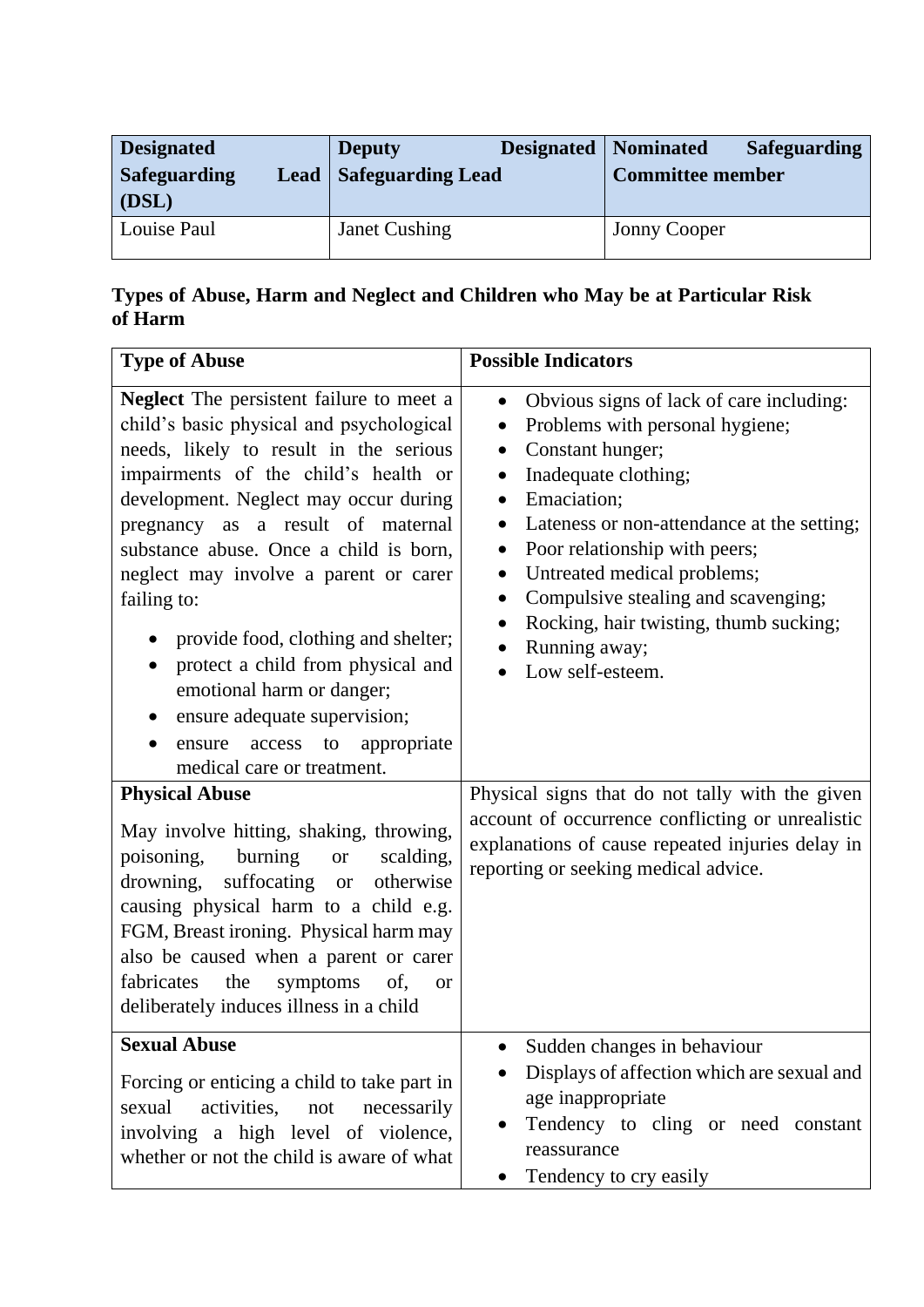| is happening. The activities may involve                                                                                                                                                                                                                                                                                 | • Regression to younger behaviour $-$ e.g.                                                                                                                                                                                                                                 |
|--------------------------------------------------------------------------------------------------------------------------------------------------------------------------------------------------------------------------------------------------------------------------------------------------------------------------|----------------------------------------------------------------------------------------------------------------------------------------------------------------------------------------------------------------------------------------------------------------------------|
| physical contact, penetrative or non-                                                                                                                                                                                                                                                                                    | thumb sucking, acting like a baby                                                                                                                                                                                                                                          |
| penetrative acts and also includes                                                                                                                                                                                                                                                                                       | Unexplained gifts or money                                                                                                                                                                                                                                                 |
| involving children in                                                                                                                                                                                                                                                                                                    | $\bullet$                                                                                                                                                                                                                                                                  |
| watching                                                                                                                                                                                                                                                                                                                 | Depression and withdrawal                                                                                                                                                                                                                                                  |
| pornographic material or watching sexual                                                                                                                                                                                                                                                                                 | $\bullet$                                                                                                                                                                                                                                                                  |
| acts.                                                                                                                                                                                                                                                                                                                    | Wetting/soiling day or night                                                                                                                                                                                                                                               |
| <b>Emotional Abuse</b>                                                                                                                                                                                                                                                                                                   | Fear of undressing for PE                                                                                                                                                                                                                                                  |
| The persistent emotional maltreatment of<br>a child such as to cause severe and<br>persistent adverse effects on the child's<br>emotional development. It may involve<br>conveying to children that they are<br>worthless or unloved, inadequate, or<br>valued only insofar as they meet the<br>needs of another person. | Rejection<br>$\bullet$<br>Isolation<br>child being blamed for actions of adults<br>$\bullet$<br>child being used as carer for younger<br>$\bullet$<br>siblings<br>Affection and basic emotional<br>care<br>$\bullet$<br>giving/warmth, persistently absent or<br>withheld. |

These definitions are not exclusive or exhaustive. Further advice on what constitutes harm, abuse and neglect can be sought through the Borough MASH Team.

**Bruising in non-mobile children,** if we notice bruising on a child who is not independently mobile, we will discuss with parents. All cases of bruising in pre-mobile children will be referred to MASH.

**Female Genital Mutilation (FGM)** is illegal and is considered a form of child abuse. At Preschool, staff are alert to the risks to older sisters and/or female relatives in the family and to the potential of future risk to children attending. A child is at higher risk of FGM if it has already been carried out on their mother or close female member. The DSL will contact MASH if concerns are raised that a child in our care, or a member of their family, may be at risk of FGM. If a child is in immediate danger, we will call the Police.

**Extremism and Radicalisation (Prevent),** whilst it is unlikely that children at Pre - School will themselves be radicalised, they may be at risk through radicalisation within their wider family. Older siblings and family members may be at risk of radicalisation or have become radicalised themselves. Children may therefore be exposed to extremist views and actions in their homes or community groups. If we believe that a family member of a child at Pre-School is either radicalised or a perpetrator of extremist views, safeguarding referrals will be made. Children's attendance is monitored, and referrals will be made if a child is at risk of being taken to, or we believe they have been taken to, a country at war.

**Peer on Peer abuse:** it is unlikely that children at Preschool will undertake peer on peer abuse. However, children may exhibit some unwanted behaviours towards each other.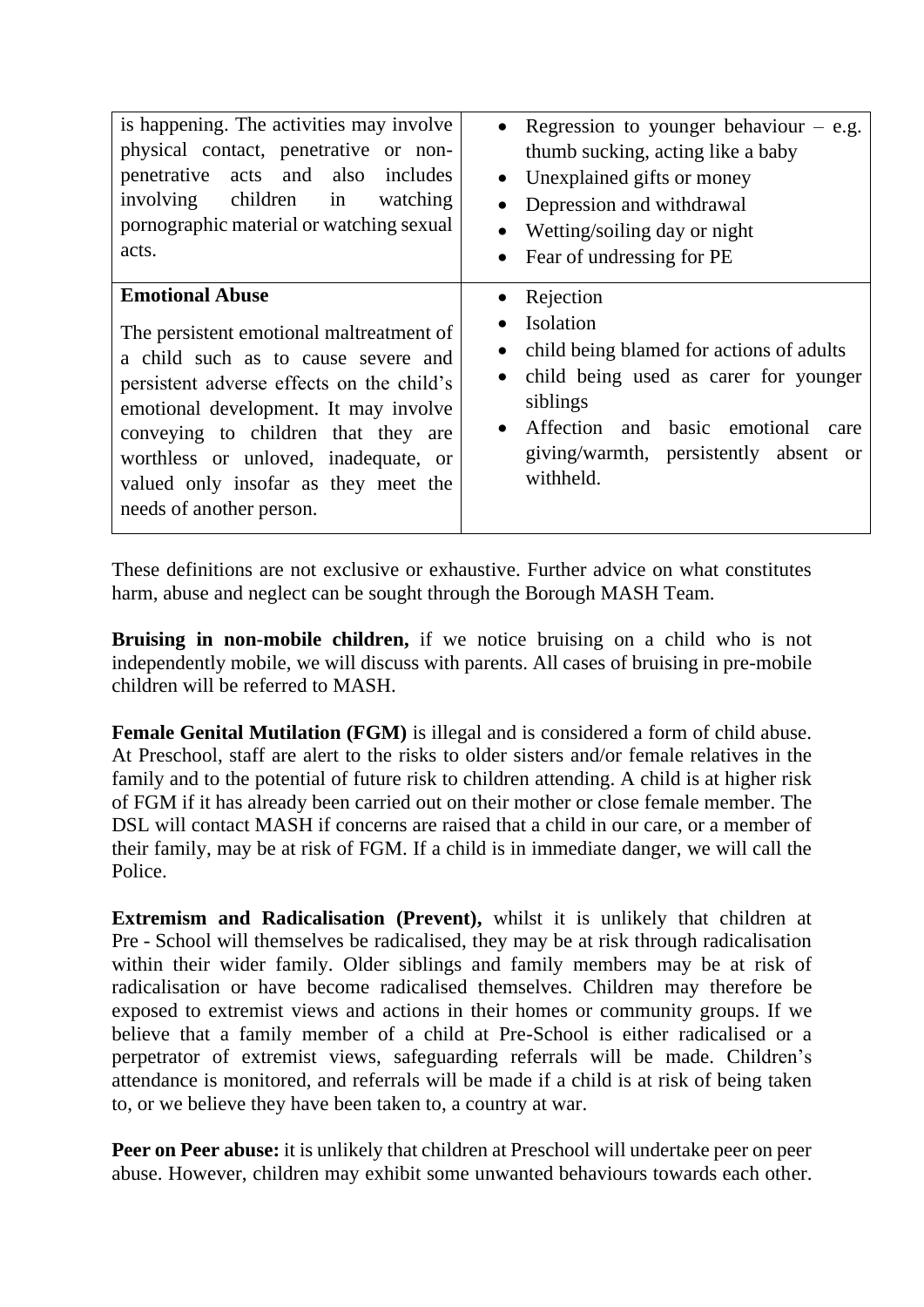The Community Values and Positive Behaviour Policy sets out more information about how children's behaviour is managed and supported at Preschool.

# **Children Who are More Vulnerable to Abuse**

Some children are at increased risk of abuse. Special consideration is given to:

- Children with language or communication difficulties
- Children with Special Educational Needs or Disabilities (SEND)
- Children who may witness domestic abuse

# **Children who are privately fostered**

Private fostering is when someone other than a parent or close relative cares for a child for a period of 28 days or more, with the agreement of the child's parent. It applies to children under the age of 16 or aged under 18 if the child is disabled. By law, a parent, private foster carer or other persons involved in making the private fostering arrangement must notify children's services as soon as possible. If a child at Pre-School is subject to private fostering, we will check that the Local Authority is aware of the arrangement, through discussions with MASH.

#### **Domestic Abuse**

Witnessing domestic abuse is a traumatic experience which can have long-term damaging effects. If we suspect domestic violence is occurring in a home where a child is resident, we will make referrals to MASH.

#### **Children with irregular attendance**

Attendance and absence are closely monitored as absence from the setting may be a potential indicator of abuse. Children's attendance is monitored, and steps are taken to follow up extended or unexplained absence. More detail is provided in the Children's Safety and Security Policy.

Where parents of children who may start school inform our setting that they wish to home educate their child, the Local Authority will be informed in accordance with the Elective Home Education procedure.

#### **Children and mental health/trauma**

Mental health problems can be an indicator of abuse. Children who experience abuse or childhood trauma can suffer from mental health issues. If we know or suspect a child is struggling with their mental health, we speak to their parent and make the necessary health/safeguarding referrals.

#### **Other Vulnerabilities**

There are other circumstances that may increase a child's risk of harm or abuse. These include (but are not limited to) children:

- children who are or who have been looked after or previously looked after by the Local Authority
- affected by parental substance misuse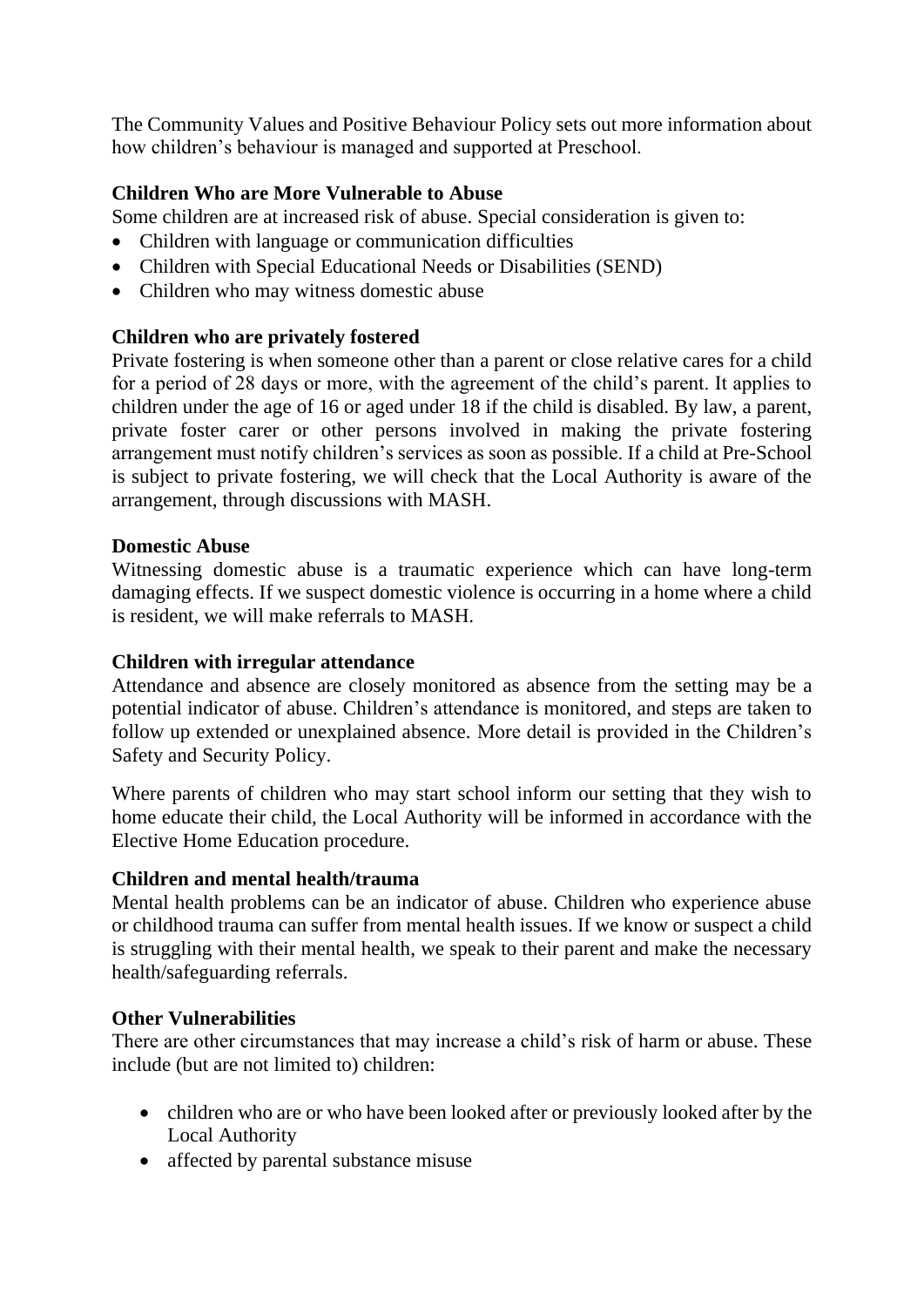- affected by parental mental health needs
- who are asylum seekers, at risk of modern slavery, trafficking or exploitation
- living away from home
- who are homeless or living in temporary accommodation
- living transient lifestyles
- living in chaotic or unsupportive homes
- who are vulnerable to discrimination or maltreatment due to race, ethnicity, religion, or sexuality
- who do not have English as a first language
- who may be at risk of Honour Based abuse themselves or in their families

#### **Work Experience Students**

The Preschool works with a number of local schools and colleges to offer young people<sup>2</sup> work experience. The Preschool may also offer volunteering opportunities to adults who are studying or training. Young people also need to be kept safe whilst with us. They may also disclose abuse, or their behaviour or something they say may give rise to a concern about their well-being. If this is the case, we will firstly contact the Designated Safeguarding Lead in the young person's sponsoring institution. We follow the procedures set out below to make referrals as appropriate. If we think the young person is at immediate risk of harm, the Police and MASH team will be called. The sponsoring institution's DSL once we know the child is safe.

Young people, and adults on work placements, may also be perpetrators of abuse. Those on work experience or work placements are never left unsupervised. If their behaviour gives cause for concern; or an allegation is made, we will follow the procedures set out below.

# **Protecting Children From Abuse**

**Teaching and Learning:** children are supported to develop their self-confidence, selfesteem, and resilience. Children are also taught to understand and manage risk. The Teaching and Learning Policy sets out how the Preschool delivers these commitments.

**Technology at Preschool - Mobile Phones:** Staff, visitors, students (all adults) must keep their mobile phones (or other smart devices) in the storage room or in the office. They must not have their phones with them in the main hall or garden, whilst children are on the premises. If individuals need to make or receive an urgent personal phone call, they may do so with the permission of the Pre-School Leader. Calls must be made/received from the storage room or the office.

The setting mobile phone is for making calls or sending texts for business purposes only.

<sup>&</sup>lt;sup>2</sup> Young People – children aged 18 or below who are attending a school or college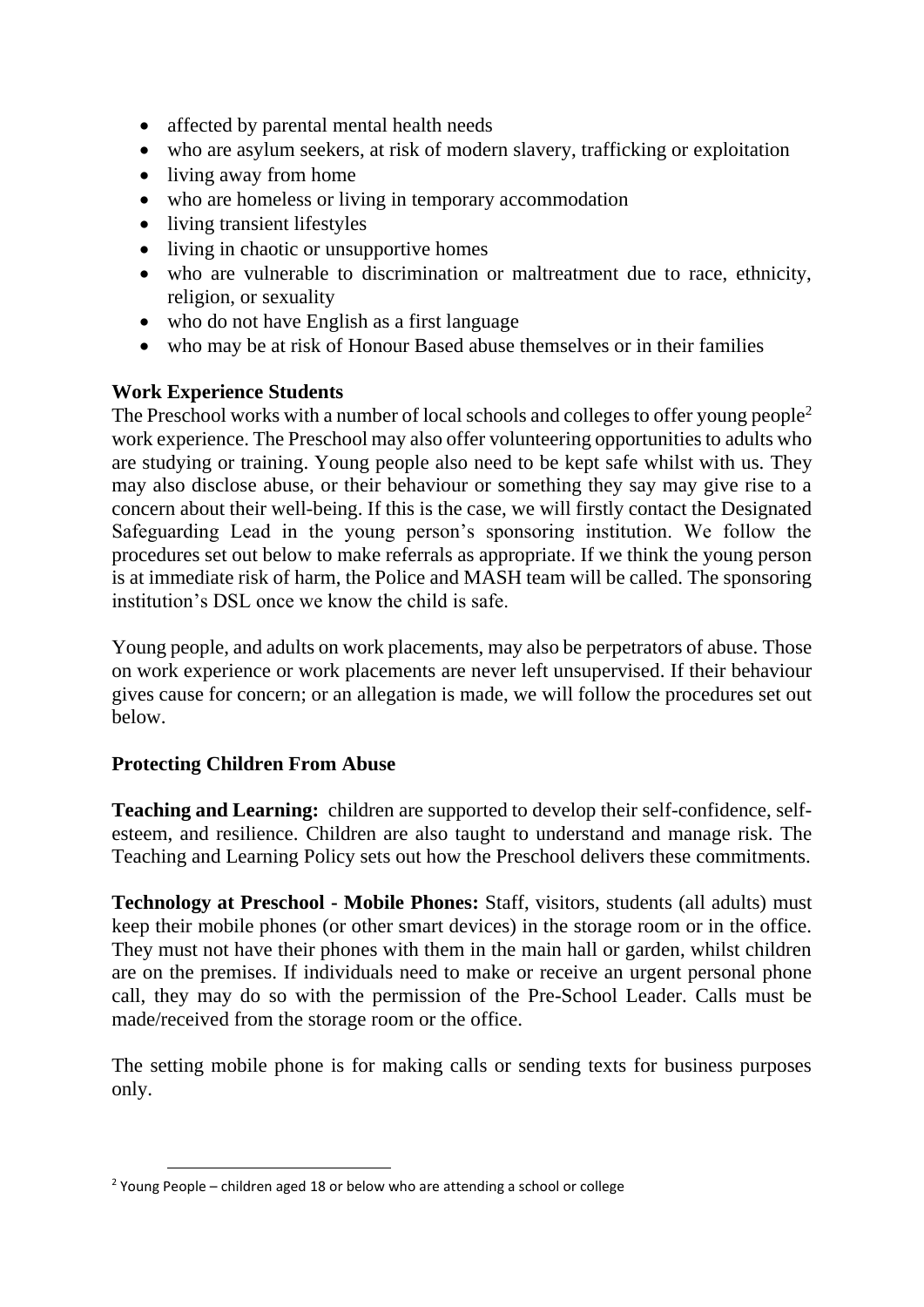**Internet and Tablets in the Setting:** staff have tablets and can access wi-fi within the setting. Staff use their tablets to upload photos and records to Tapestry and to enhance the curriculum. Staff must follow the Staff Code of Conduct: Use of Tablets and Internet Access.

**Camera, Photos and Images:** The setting camera must be used only by staff and only for the purposes of taking pictures for the children's Early Learning Records and/or display. Parental approval is sought for the use of children's photos through our Registration Form.

Parents may want to record images of special events such as Christmas celebrations and other special events. At each event parents are asked only to take pictures of their child. If other children are in shot, even in the background, parents are asked not to share images on social media.

Laptops, Computers etc: computers used for Preschool work, including where personal data is stored, must be password protected. More information on confidentiality and data is in our Data Protection and Confidentiality policy.

**Social Media:** The Preschool maintains a website, a public Facebook page, a private Facebook group, and an Instagram account. The Preschool Leader, Deputy and Business Manager are permitted to initiate posts on these sites. Membership of the private Facebook group is through invitation and subject to approval following membership questions. Membership and behaviour rules are in place for the page. Public social media sites will not identify individual children.

The Safer Recruitment and Staffing policy sets out more information on how staff manage social media and maintain professional boundaries between their personal and professional lives online.

#### **Toileting and Nappy Changing**

Staff will change a child's nappy when it becomes soiled. If there is no need for a child's nappy to be changed during session times, staff will not do so. If staff do change a nappy, they will inform another member of staff that they are doing so.

As children progress towards toilet training, staff support and encourage their independence. Staff encourage children to manage their toileting needs by themselves. In general, staff will not wipe a child's bottom after a visit to the toilet. Staff will, however, help and guide a child through reassurance and instruction, to wipe themselves and to manage their own clothing. If children are very soiled or their clothing is dirty or wet, staff will ensure that they are clean. Parents will be told that their child has been cleaned and/or changed. Our cleaning will not be as thorough or as intimate as at home, but a child will be made clean and comfortable enough to return to play. If we suspect a child's soiling is due to a tummy upset or other health issue, we will clean them and telephone parents in line with the Managing Health Care Needs policy.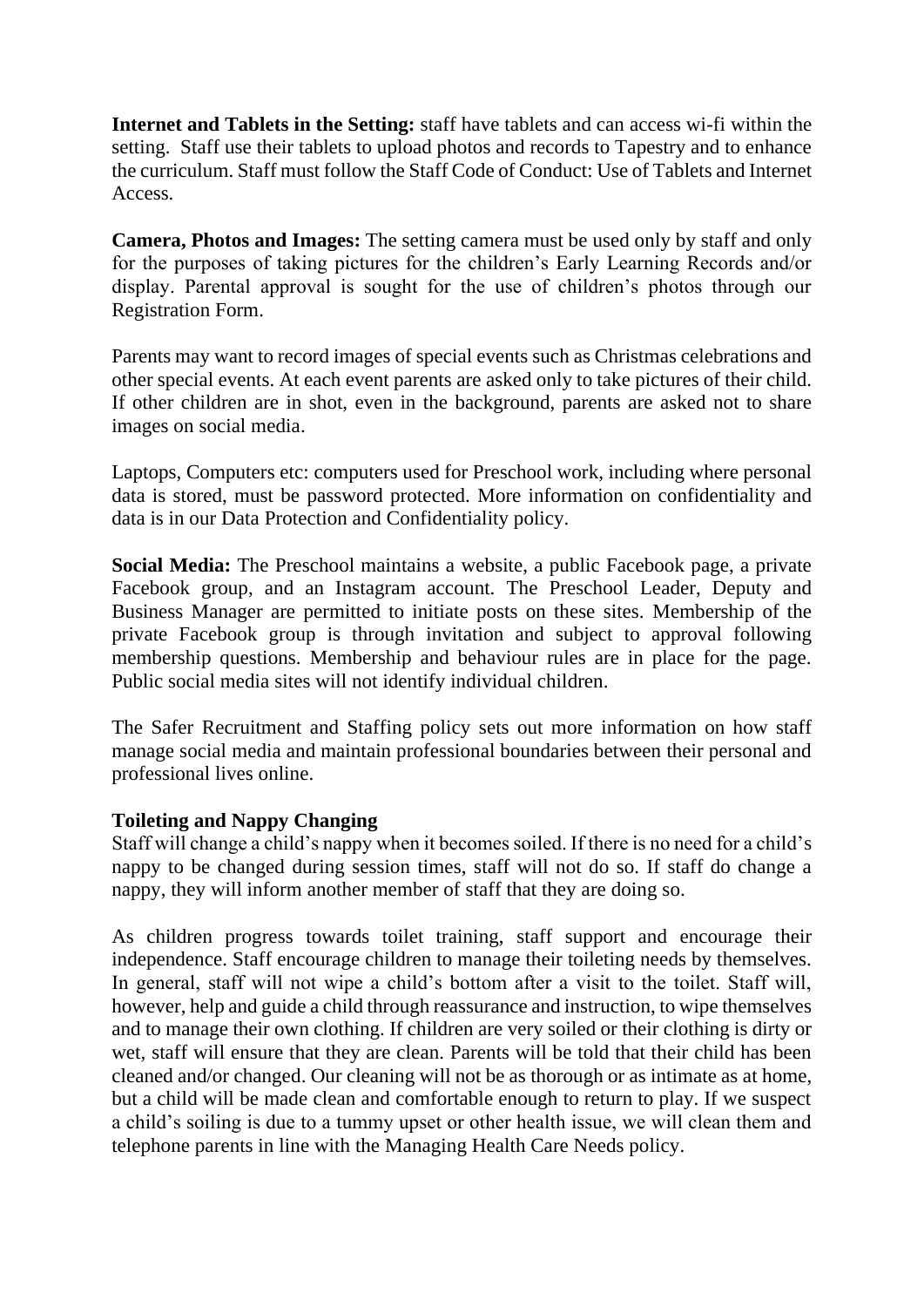# **Babysitting and Child-Minding outside Pre-School Hours**

Staff are not permitted to babysit or child-mind Preschool children. We strongly discourage older children of staff members from babysitting or child-minding children on the Preschool register.

#### **Visitors**

All visitors are asked to sign in and out of the setting, recorded in the Visitors Book. No visitor will be left unsupervised with the children. Parent visitors are asked to leave bags, mobile phones etc in the storage area/office.

Parent visitors should not toilet any child other than their own. Parent visitors should use the adult toilets which are in the block near the Fellowship Hall/Lounge. Staff supervise entry/exit from the Cowling (Preschool) Hall and, when we open and at home time, the main street door. Parents should not open or hold open these doors to anyone without staff being present.

#### **Home Education; Periods of Preschool closure due to outbreaks of infection or other emergency circumstances**

The Managing Health Care Needs Policy sets out how we respond to all infectious diseases.

The Preschool knows that:

- vulnerable children who are home for extended periods may be at increased risk of harm;
- children may experience trauma or bereavement as a result of a pandemic/emergency;
- children's development may be delayed particularly PSE and communication & language, affecting children's self-confidence and resilience.

In response staff:

- remain vigilant for signs of abuse;
- make referrals/seek advice from MASH or other agencies as appropriate;
- support PSE, C&L through our teaching.

During national lockdowns we will:

- remain open if we are safely able to do so;
- $\bullet$  prioritise vulnerable children<sup>3</sup> for attendance

Tailored resources will be provided, and staff will maintain contact with vulnerable children and their families during periods of emergency closure if they are likely to go on longer than five school days.

# **Staff Deployment and Safer Recruitment**

<sup>&</sup>lt;sup>3</sup> Vulnerable children as defined by DfE/Local Authority or our own discretion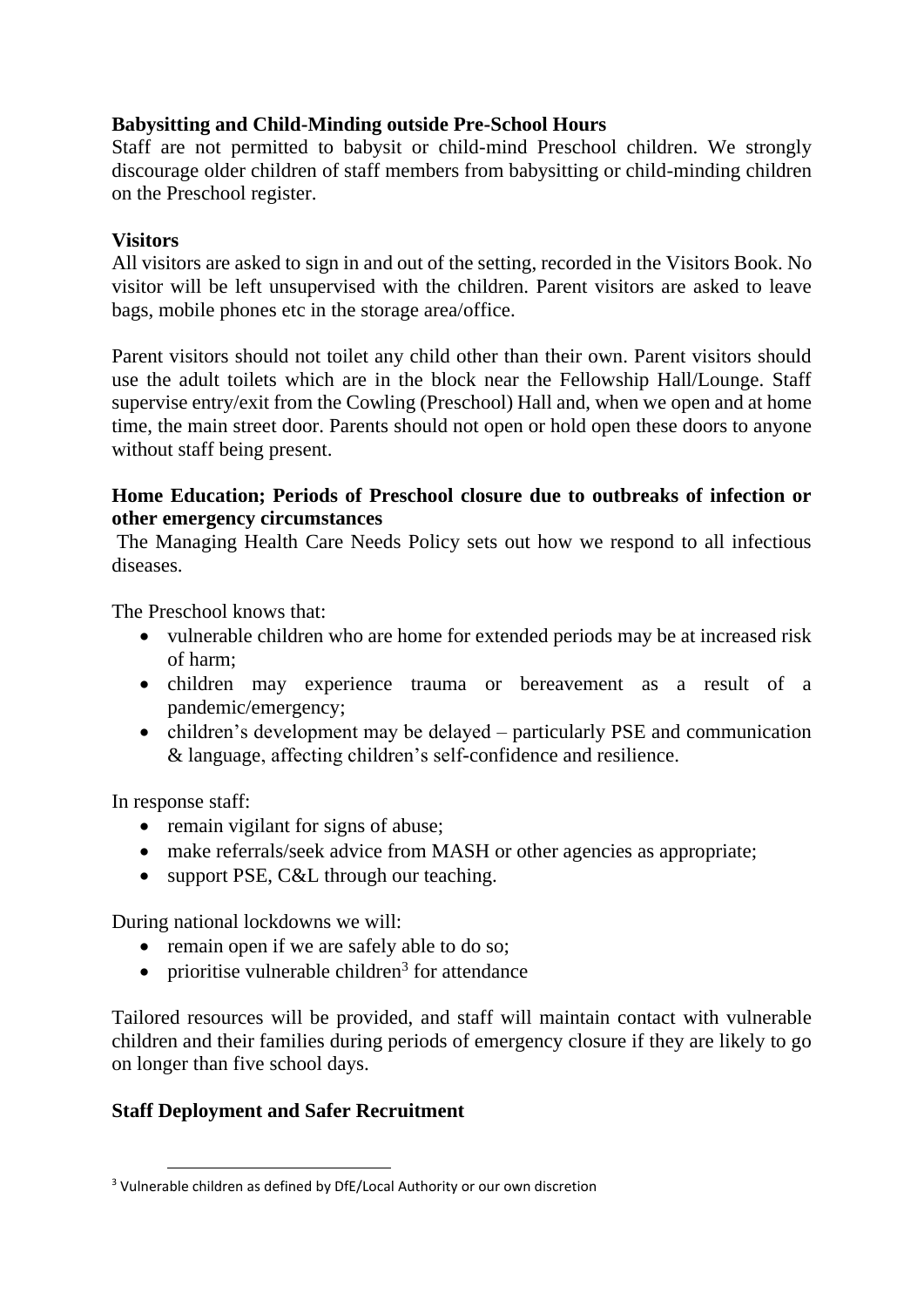The Staffing and Safer Recruitment Policy sets out more detail about how the Preschool makes sure staff are suitable to work with children. Appropriate staff ratios are maintained, in line with the requirements of the EYFS. Key workers provide a trusted adult for children/families.

# **Training and Induction**

The DSL will undertake appropriate child protection training when taking up her role, and refresher training every two years. The Deputy DSL will also undertake appropriate child protection training, which will be refreshed every two years. The Chair (or Committee Safeguarding Lead) will undertake appropriate child protection/ safeguarding training.

The Safer Recruitment and Staffing Policy includes information on::

- The induction, support and training for new staff
- Staff development and training
- Staff supervision and appraisal
- Staff meetings, formal and informal sharing of information.

# **Sharing Information; Working with Other Agencies**

The Preschool keeps information and data on children and their families in line with the law. The Data Protection Policy sets out the information and records kept and why.

The Preschool will share information with partner agencies, in particular with the Borough's MASH team in order to support referrals and ongoing child protection procedures. Should the Borough or the Police request historical information about a child who has left our setting, we will share information. If other agencies request historical data, we will seek advice from MASH before sharing.

We will share information with a child's new school or setting, when they leave us, should there be ongoing or historical child protection concerns. We will record the information we shared and when using the relevant forms included in the Safeguarding Concern file.

Where other professionals are involved in supporting a child, particularly children with special educational needs or disabilities, parental consent is sought prior to sharing information about the child with these professionals. The Preschool will share information with statutory agencies without parental consent if there are concerns about a child's welfare and consider that informing a child's parent will place the child at further risk.

#### **What Staff Should Do if they Suspect Abuse, or if Abuse is Disclosed**

Children, parents, members of the child's family or the wider community may disclose abuse – or say something to a member of staff which gives rise to a concern that abuse is occurring. It is difficult for individuals to disclose abuse and that people who do so may have chosen carefully to whom they wish to speak. All staff will handle disclosures sensitively.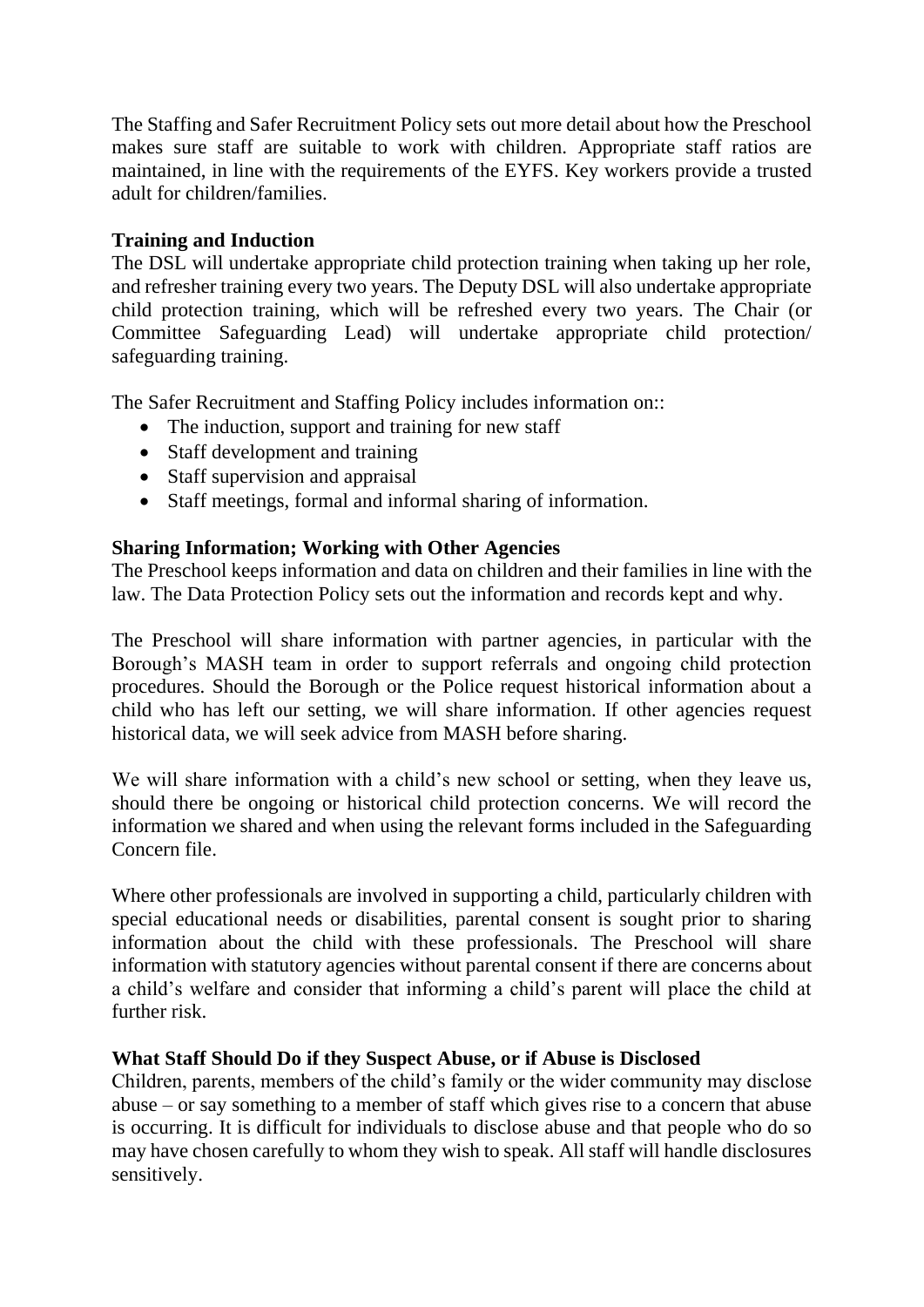Disclosures of abuse cannot remain confidential. Staff will need immediately to speak to the Designated Safeguarding Lead and they will be asked to record what they have been told. Similarly, if a member of staff sees or hears something from a child or family member, either in Pre-School or outside, that causes concern about potential or actual abuse, they must refer their concerns to the Safeguarding Lead. Again, they will be asked to make a record of what they have seen or heard.

If the Designated Safeguarding Lead is not available, staff should speak to the Deputy Designated Safeguarding Lead.

# **Responding to Disclosure:**

If abuse is disclosed to a member of staff they should listen, record and pass on information to the Designated Safeguarding Lead following the principles set out below. Staff will:

- Listen to and take seriously any disclosure or information that a child may be at risk of harm
- Clarify the information
- Try to keep questions to a minimum and of an 'open' nature e.g. 'Can you tell me what happened?' rather than 'Did x hit you?'
- Try not to show signs of shock, horror or surprise
- Not express feelings or judgements regarding any person alleged to have harmed the child
- Explain sensitively to the person that they have a responsibility to refer the information to the designated safeguarding lead
- Explain what will happen next and that the person will be involved as appropriate
- Report your concern as soon as possible to the DSL, definitely by the end of the day
- Do not start your own investigation
- Share information on a need-to-know basis only do not discuss the issue with colleagues, friends or family
- Make a written record of what has been said and what you have done as a result.
- Seek support for yourself if you are distressed

# **Responding to Concerns about a Child's Welfare:**

It is *not* the responsibility of staff to investigate welfare concerns or determine the truth of any allegation. All staff have a duty to recognise concerns and maintain an open mind. All concerns regarding the welfare of pupils must be recorded and discussed with the designated safeguarding lead.

# **Staff must immediately report:**

- Any suspicion that a child is injured, marked or bruised in a way which is not readily attributable to the normal knocks or scrapes received in play
- Any explanation given which appears inconsistent or suspicious
- Any behaviours which give rise to suspicions that a child may have suffered harm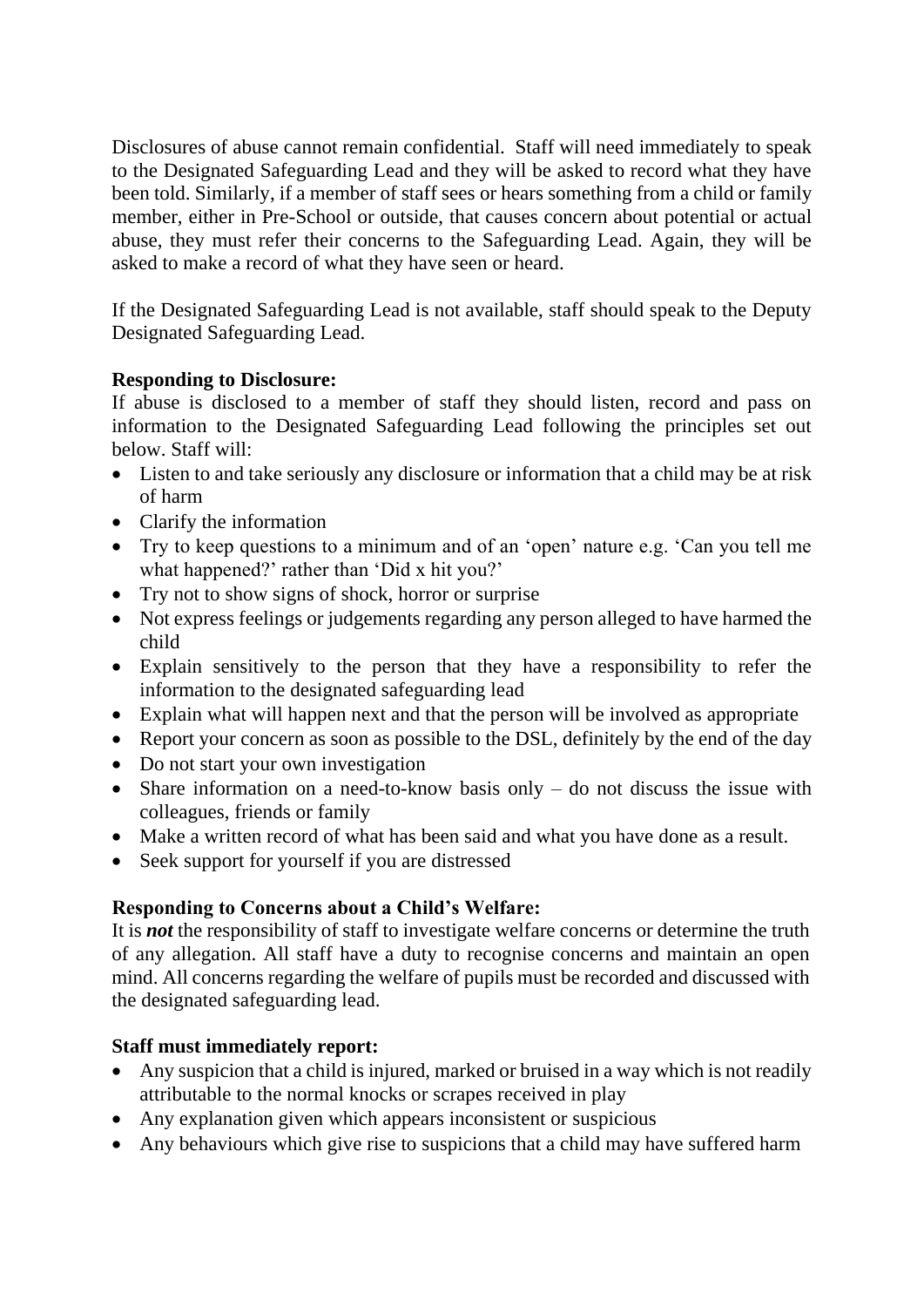- Any concerns that a child may be suffering from inadequate care, ill treatment, or emotional maltreatment
- Any concerns that a child is presenting signs or symptoms of abuse or neglect
- Any significant changes in a child's presentation, including non-attendance
- Any hint or disclosure of abuse about or by a child / young person
- Any concerns regarding person(s) who may pose a risk to children (e.g. living in a household with children present)
- Information which indicates that the child is living with someone who does not have parental responsibility for them (private fostering)

There will be occasions when staff may suspect that a pupil may be at risk but have no 'real' evidence. The children's behaviour may have changed, or physical but inconclusive signs may have been noticed. In these circumstances, staff will try to give the child the opportunity to talk. The signs they have noticed may be due to a variety of factors, for example, a parent has moved out, a pet has died, a grandparent is very ill, or an accident has occurred.

# **Early Help**

If it appears that a child/family is in need of additional support, but where we do not think a child is at risk of abuse, we may seek parental consent to refer to the Borough's Early Help Service.

Whenever a member of staff has worries about a child's welfare, they must discuss their concerns with the Designated Safeguarding Lead.

#### **What the Designated Safeguarding Lead will do:**

Staff are able to speak to either the Designated Safeguarding Lead (DSL), or if she is absent or unavailable, or they would be more comfortable in doing so, they may also speak to the Deputy DSL.

In responding to a disclosure, or concerns about a child's welfare, the DSL will:

- Consider the child's wishes and feelings, but not promise confidentiality
- Consider any urgent medical needs of the child
- Make an immediate Request for Help, Support and Protection to Waltham Forest MASH Team if there has been a disclosure and/or allegation of abuse; or there are clear grounds for concerns about the child's safety and well-being. This document is available on the Borough's website.
- Consult with a member of Waltham Forest MASH for advice, if they are uncertain whether a referral is required

Following initial discussion with the MASH Team the DSL will decide:

• To talk to the child's parents, unless advised or considered that to do so may place the child at risk of significant harm, impede any police investigation and/or place the member of staff or others at risk.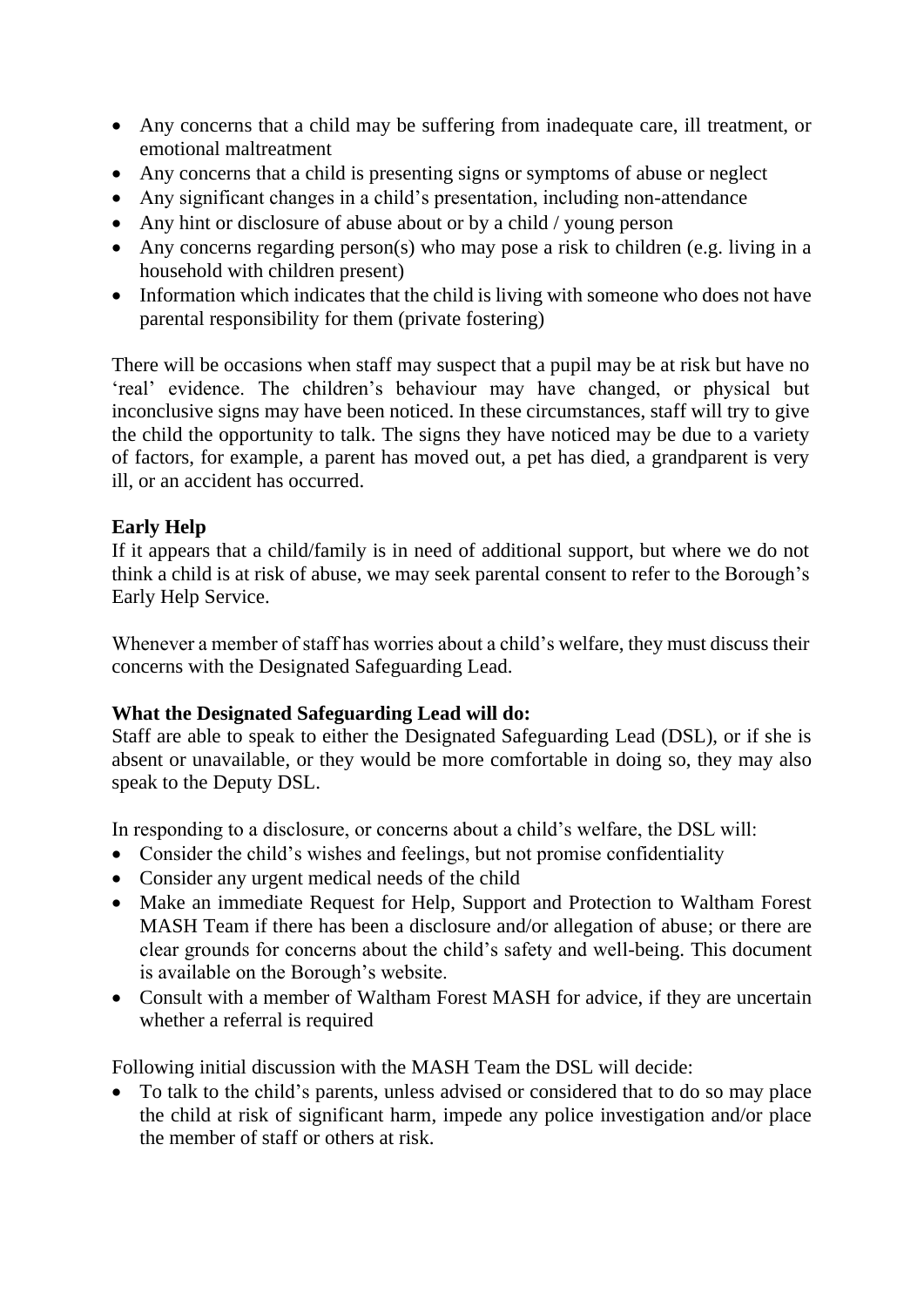- Make referrals as appropriate, including contacting the designated officer for safeguarding in another agency if that agency is working with the family.
- If there is the threat or risk of immediate harm to the child, staff or other children at Pre-school, the DSL will telephone 999 for the Police.
- If no referrals are made, the DSL will record and retain information in a "Safeguarding" file and will continue to monitor the situation.
- The DSL will record information and actions taken, including the reasons for any decisions made.

# **Action following a child protection referral**

The designated safeguarding lead will;

- Maintain contact with the allocated social worker.
- Contribute to the Strategy Discussion and Strategy Meeting.
- Provide a report for, attend and contribute to any Initial and Review Child Protection Conference.
- Attend Core Group Meetings for any child subject to a Child Protection Plan or Child in Need Meeting for any child subject to a Child in Need Plan.
- Where a child on a Child Protection Plan moves from the school/setting or goes missing, immediately inform the key worker in Social Care.
- Transfer relevant documentation to the new school/setting and record that they have done so using the record sheet in the safeguarding file.

# **Holding Children in the Setting after a MASH Referral**

We will hold a child at the setting if we are asked to do so by MASH Social Workers or the Police. We will take advice from MASH Social Workers and/or the Police about whether families should also wait at the setting and whether or not they can see their child. If it is likely the child may be held for a long period of time during the day we will liaise with Social Workers/the Police to find a suitable place for the child to stay. Two members of staff will stay with the child whilst they are in our care.

#### **Informing Parents of Disclosures of Abuse or Concerns about a Child's**

We aim to build good working partnerships with parents and seek to do so on most occasions where we have concerns about a child. However, there may be occasions when we make referrals without consultation with parents. Staff will not share concerns with parents if we are advised not to do so by the MASH team, the Police, or if staff think that speaking to the child's parent will place them, or staff at greater risk of harm.

#### **Supporting Individuals After Disclosures of Abuse or Referrals**

- The child's voice will be heard at Preschool and our subsequent actions will be child-focussed and child-centred.
- Children or adult individuals who disclose abuse or apparent abuse will continue to be welcome at Preschool
- Children will be given an explanation, appropriate to age and understanding, of what action is being taken on their behalf and why
- Information will only be shared with or on the advice of statutory authorities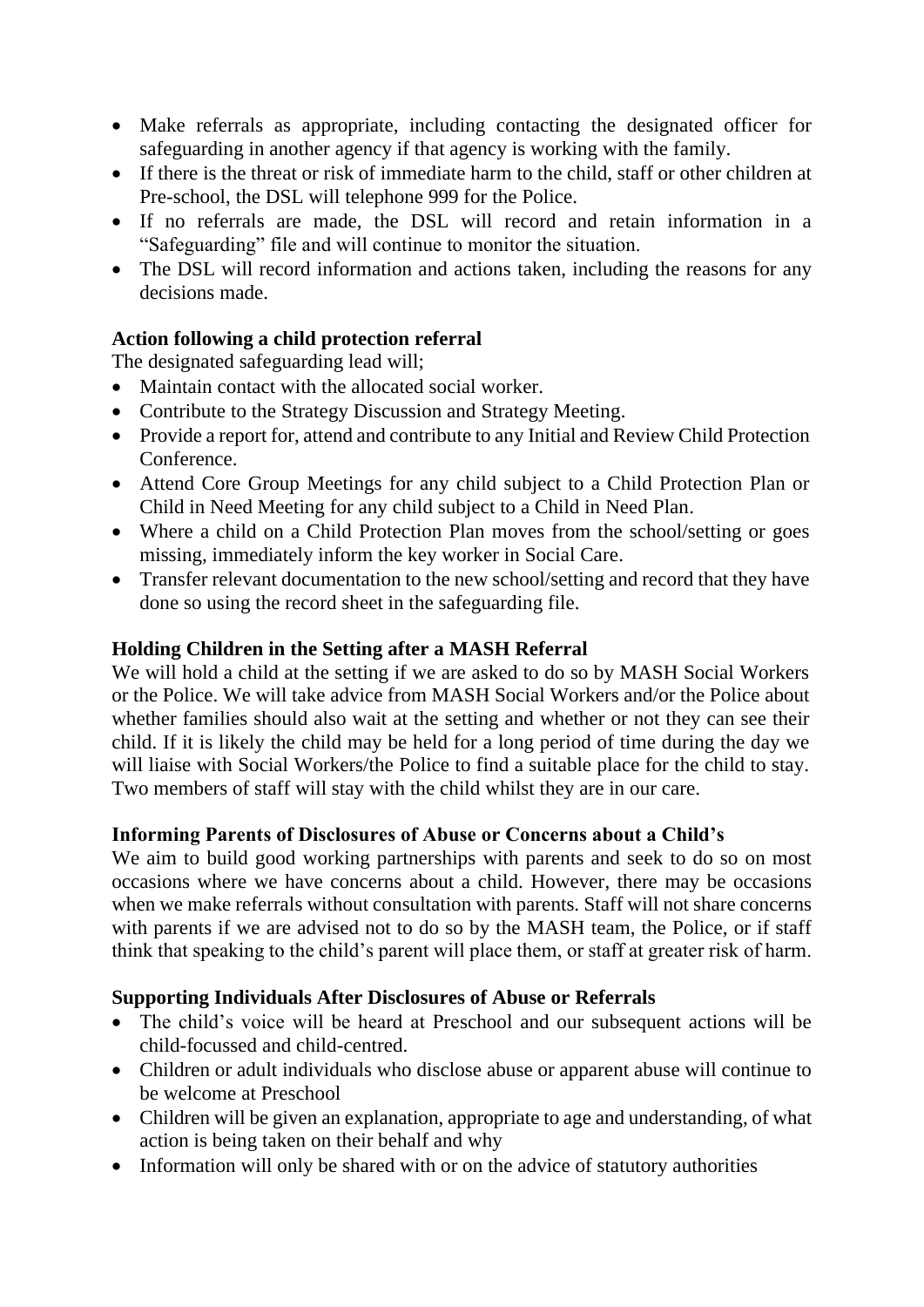• Within the Preschool, information will be shared only with staff who "need to know" for the purpose of supporting and protecting the child

#### **Managing Allegations made against staff/trusted adults**

Allegations of abuse or harm may be made about the behaviour of staff, volunteers, or other adults in a trusted position at Pre-School. Allegations can refer to behaviour whilst in the setting; or outside at home and in the community. Allegations outside the setting may refer to children known to the person concerned, or unknown.

Children rarely make false or malicious claims – although misunderstandings and misinterpretations of events can happen. Children may also make allegations against an innocent party because they are too scared to name the real perpetrator. Adults may also make allegations against staff on their child's behalf. We are aware that allegations may be false, malicious or misplaced. However, any allegation made against a member of staff will be taken seriously.

Allegations may include:

- Staff behaving in a way that has harmed a child, or may have harmed a child
- Possible criminal offences committed against a child or related to a child; or
- Behaviour that indicates the member of staff would pose a risk of harm if he/she was to work regularly or closely with children.

Staff who are the subject of an allegation have the right to have their case dealt with fairly, quickly and consistently and to be kept informed of progress. Suspension is not always necessary, and alternatives will always be considered. Staff may be suspended if this is the best way to ensure children are protected. We will provide support and a named contact for the suspended member of staff.

Allegations concerning staff who no longer work at the setting, or historical allegations, will be referred to the police. We will comply with requests for information and records, as made by the leading statutory agencies.

#### **Responding to an allegation**

The person receiving or identifying an allegation or concern will:

- Treat the matter seriously and keep an open mind.
- Make a written record of the information, including the time, date and place of the incident/s, persons present and what was said. This record will be signed and dated.
- Immediately report the matter to the Designated Safeguarding Lead. If the allegation concerns the Designated Safeguarding Lead, the matter should be reported directly to the Pre-School Leader or the Chair.

# **Action by the Designated Safeguarding Lead (or leading member of staff as appropriate):**

• Obtain written details of the concern or allegation but do not investigate or interview child, adult or witnesses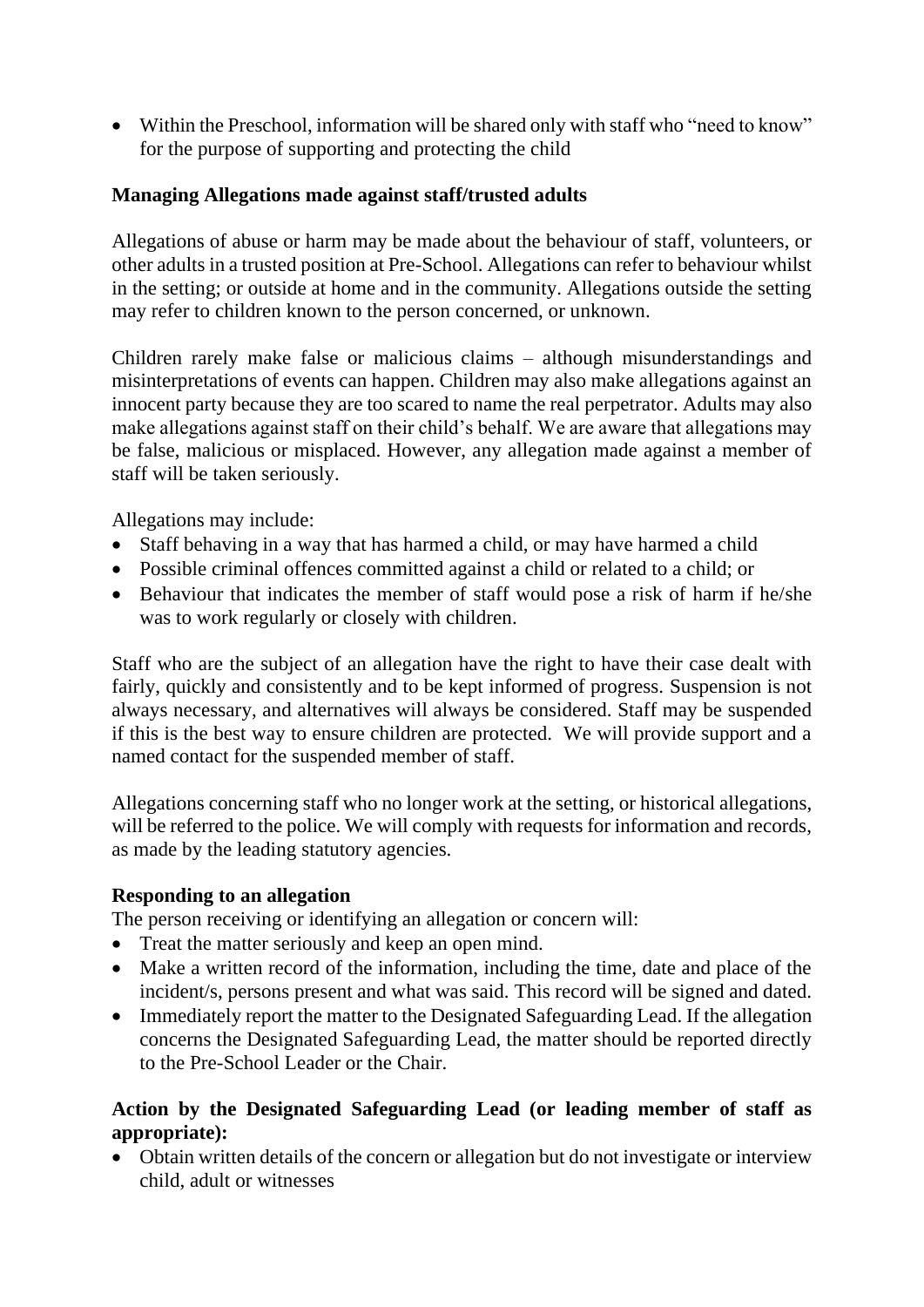- Contact the LADO immediately and follow up in writing within 48 hours
- Discuss with the LADO and follow the agreed next steps
- Inform the Chair of Committee of the allegation, if he/she is not already involved
- Contact Ofsted as soon as possible but at least within 14 days on: 0300 1234666 or online. We will keep a record of our notification
- Conduct a disciplinary investigation, if an allegation indicates the need for this
- Contribute to the child protection process by attending professional strategy meetings
- Maintain contact with the LADO
- Ensure clear and comprehensive records regarding the allegation, and action taken, and outcome are retained on the staff member's personnel file
- Consider whether a referral to the DBS should be made.

Subsequent action by the DSL will be shaped by advice from the LADO and OFSTED as appropriate.

#### **Work Experience or Placement Students; or allegations concerning older children**

Work experience students<sup>4</sup> are not left unsupervised by staff. However, allegations may be made against those with us for work experience. If allegations are made, the procedures set out above will be followed, with the addition of also contacting the Designated Safeguarding Lead in the students' sponsoring institution. Should allegations be made against school-aged work experience children, their case will need to be handled with additional sensitivity. We will take advice from the child's sponsoring school; and the MASH team.

Should a child in the setting or disclose or allege that abuse is being perpetrated by an older sibling or an older child in the community, we will follow the procedures for "Responding to disclosure". If we know the school attended by the child against whom the allegation has been made, we will contact the school's Designated Safeguarding Lead as well as seek advice from MASH.

#### **Escalation**

The DSL/Deputy may escalate concerns about the Local Authority's response to child protection concerns in line with the Borough's Escalation Policy, available on their website.

If a member of staff does not believe concerns about a child's welfare are being acted upon appropriately within the Preschool by either the DSL or Deputy DSL, they may refer to the other post holder or direct to the Chair of the Committee. The Staff Complaints and Whistleblowing Policy provides further details.

Any staff member can and must make direct referrals through MASH if they feel it is necessary to do so.

<sup>4</sup> Young people in education who are at Pre-School for work experience; or adults who are with us for a work placement. Our 'Student Placement and Volunteers Policy' sets out more detail.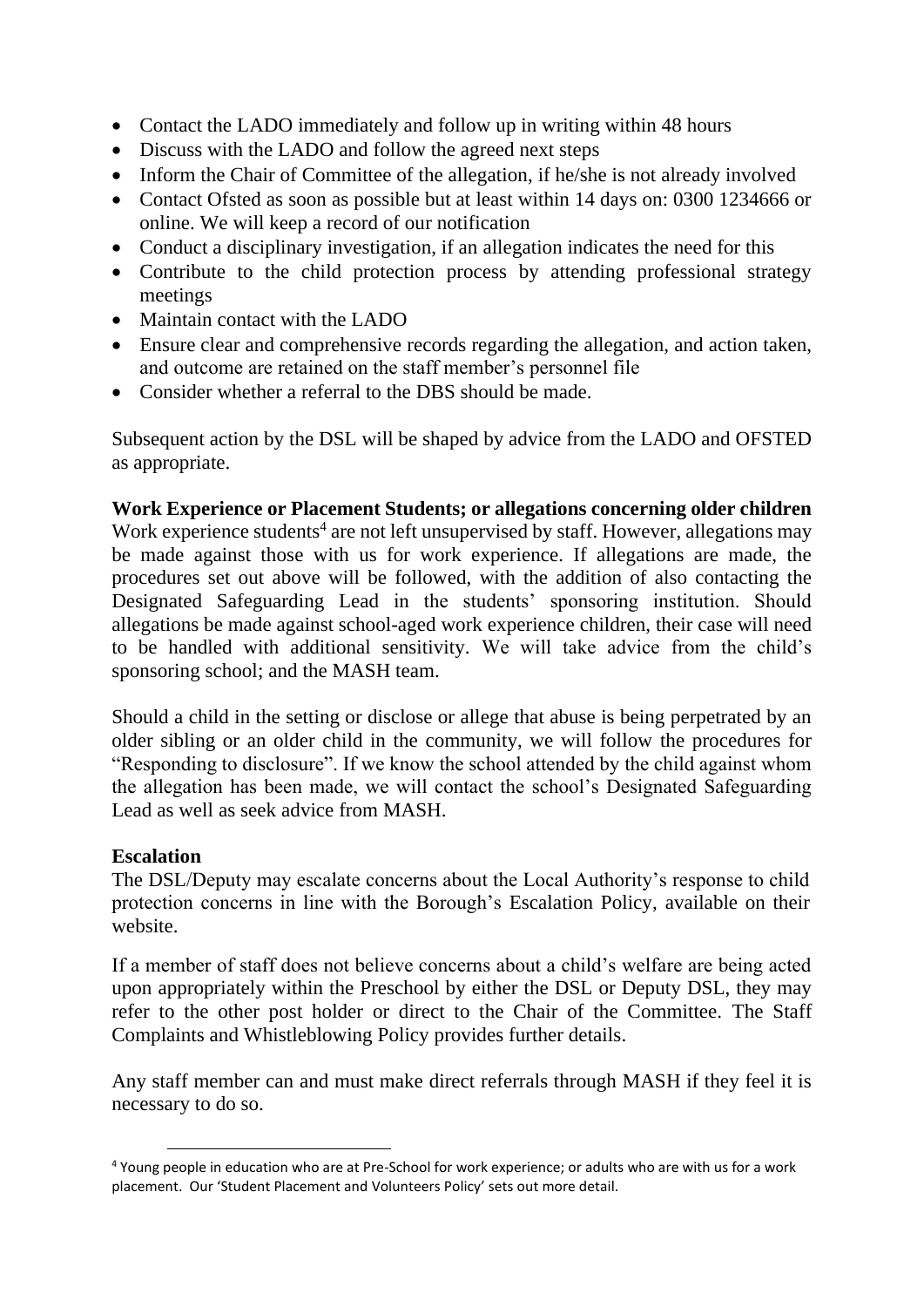A Parent Complaints procedure is in place and published on the website, if they have concerns about practice or procedures at Preschool. Parents may also contact OFSTED if they consider the Preschool is not acting in line with the law to keep children safe.

#### **Policy Review and Evaluation**

This policy is reviewed and updated annually by the staff team. All Preschool policies are published on the website [\(www.handsworthpreschool.co.uk\)](http://www.handsworthpreschool.co.uk/). Hard copies of the policies are available on request.

| This policy was adopted at a meeting <b>Handsworth Pre-school</b> |                     | name of setting |
|-------------------------------------------------------------------|---------------------|-----------------|
| of                                                                |                     |                 |
| Held on                                                           | 3 May 2022          | (date)          |
| Date to be reviewed                                               | 2 May 2023          | (date)          |
| Signed on behalf of the management                                |                     |                 |
| committee                                                         |                     |                 |
| Name of signatory                                                 | <b>Jonny Cooper</b> |                 |
| Role of signatory (e.g. chair/owner)                              | <b>Chair</b>        |                 |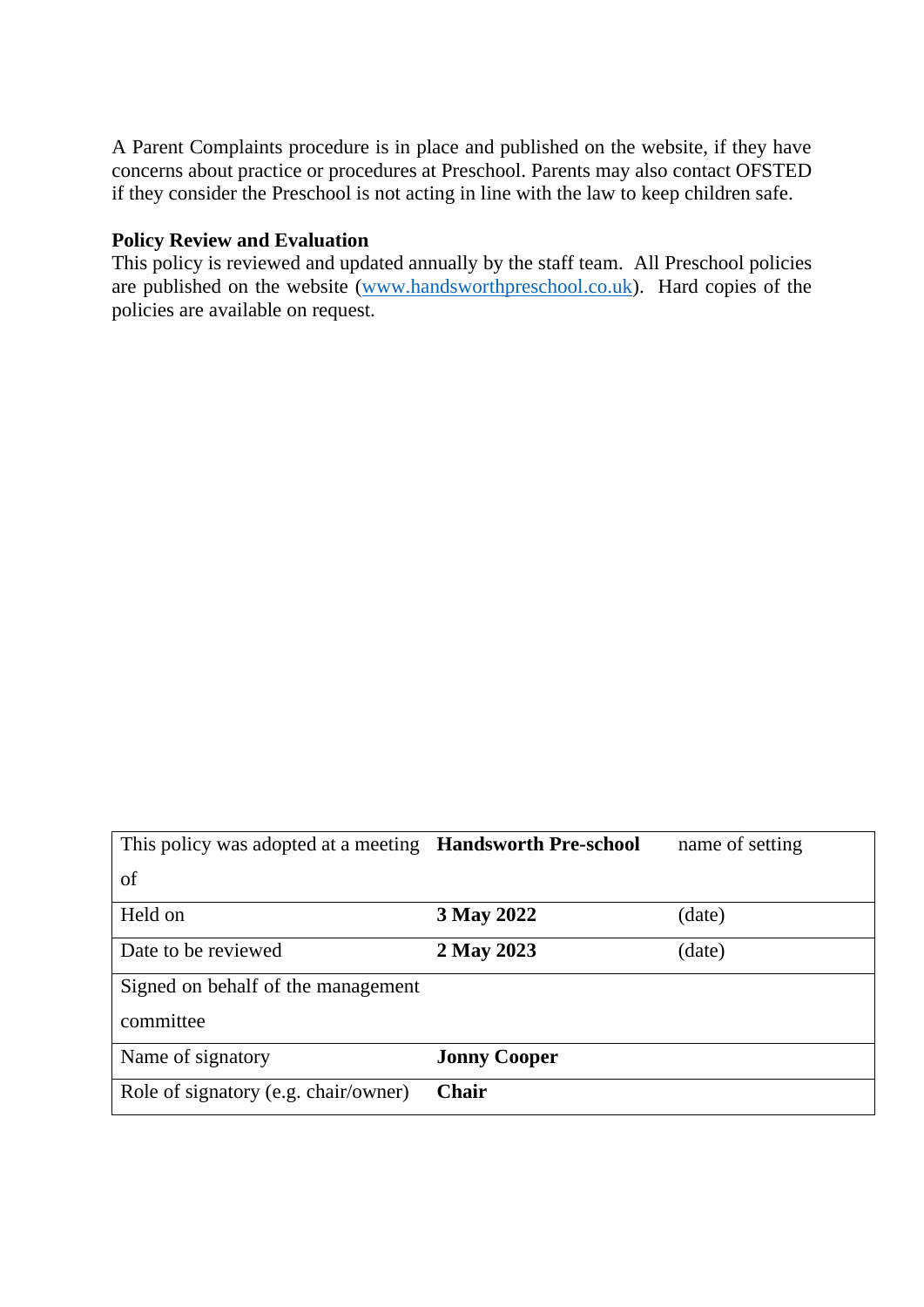#### **Useful Telephone Numbers**

| <b>Police Referral Desk</b>                                                | Metropolitan Police Child<br>Abuse & Investigation<br>Team (CAIT) | 020 8345 3633<br>020 8345 3693                                    |
|----------------------------------------------------------------------------|-------------------------------------------------------------------|-------------------------------------------------------------------|
| Local Authority Designated Officer (LADO) and<br>Safeguarding in Education | Waltham Forest Children<br>& Families Services                    | 020 8496 3646<br>lado@walthamforest.gov.uk                        |
| Waltham Forest Multi Agency Safeguarding Hub                               | Waltham Forest Children<br>& Families Services                    | cscreferrals@walthamforest.gov.uk                                 |
| (MASH) Team                                                                |                                                                   | 020 8496 2307/2310/2311/2316<br>mashrequests@walthamforest.gov.uk |
| Team Manager - Waltham Forest Multi Agency<br>Safeguarding Hub (MASH) Team | Waltham Forest Children<br>& Families Services                    | 020 8496 2317                                                     |
| Designated Nurse for Safeguarding Children                                 | <b>Clinical Commissioning</b><br>Group (CCG) - GP<br>Services     | 020 3688 2638                                                     |
| <b>Deputy Child Protection Coordinators</b>                                | <b>Waltham Forest Children</b><br>and Families Services           | 020 8496 8279                                                     |
| Team Manager Children's Emergency Duty                                     | <b>Waltham Forest Children</b><br>and Families Services           | 020 8496 3000                                                     |
| Designated Doctor for Child Protection                                     | North East London<br>Foundation Trust (NELFT)                     | 020 8430 7893<br>07795 548987                                     |
| Named Nurse for Safeguarding Community                                     | North East London                                                 | 020 8430 7827/7822                                                |
| Health Services, School Nursing, Health Visitors                           | Foundation Trust (NELFT)                                          | 07568 130143                                                      |
| and Child and Adolescent Mental Health<br>Services (CAHAMS)                |                                                                   | Fax 020 8430 7981                                                 |
| Named Contact for FGM                                                      |                                                                   | 020 8496 3281                                                     |
| Sylvie Lovell                                                              | London Borough Waltham                                            | 07973 748024                                                      |
| Early Help Family Practitioner (0-11)                                      | Forest                                                            | Email: sylvie.lovell@walthamforest.gov.uk                         |
| Named Nurse for Safeguarding                                               | Bart's Health, Whipps<br><b>Cross Paediatric A&amp;E</b>          | 020 8535 6855 bleep 514                                           |
|                                                                            |                                                                   | Pager: 08700555500 ask for<br>850122Secretary: Ext 5072           |
| Amy Strode                                                                 | <b>Waltham Forest Council</b><br><b>Community Safety Team</b>     | Email: Amy.Strode@walthamforest.gov.uk                            |
| Senior Programme Manager (Prevent Education<br>Officer)                    |                                                                   | Mobile: 07816150037                                               |
| Waltham Forest Multi Agency Safeguarding Hub                               | 221 Hoe Street,                                                   | csreferrals@walthamforest.gov.uk                                  |
|                                                                            | Walthamstow, London,<br>E17 9PH                                   | 020 8496 2310                                                     |
|                                                                            |                                                                   | Out of hours: 020 8496 3000                                       |
|                                                                            |                                                                   | Selina.mkandla@walthamforest.gov.uk                               |